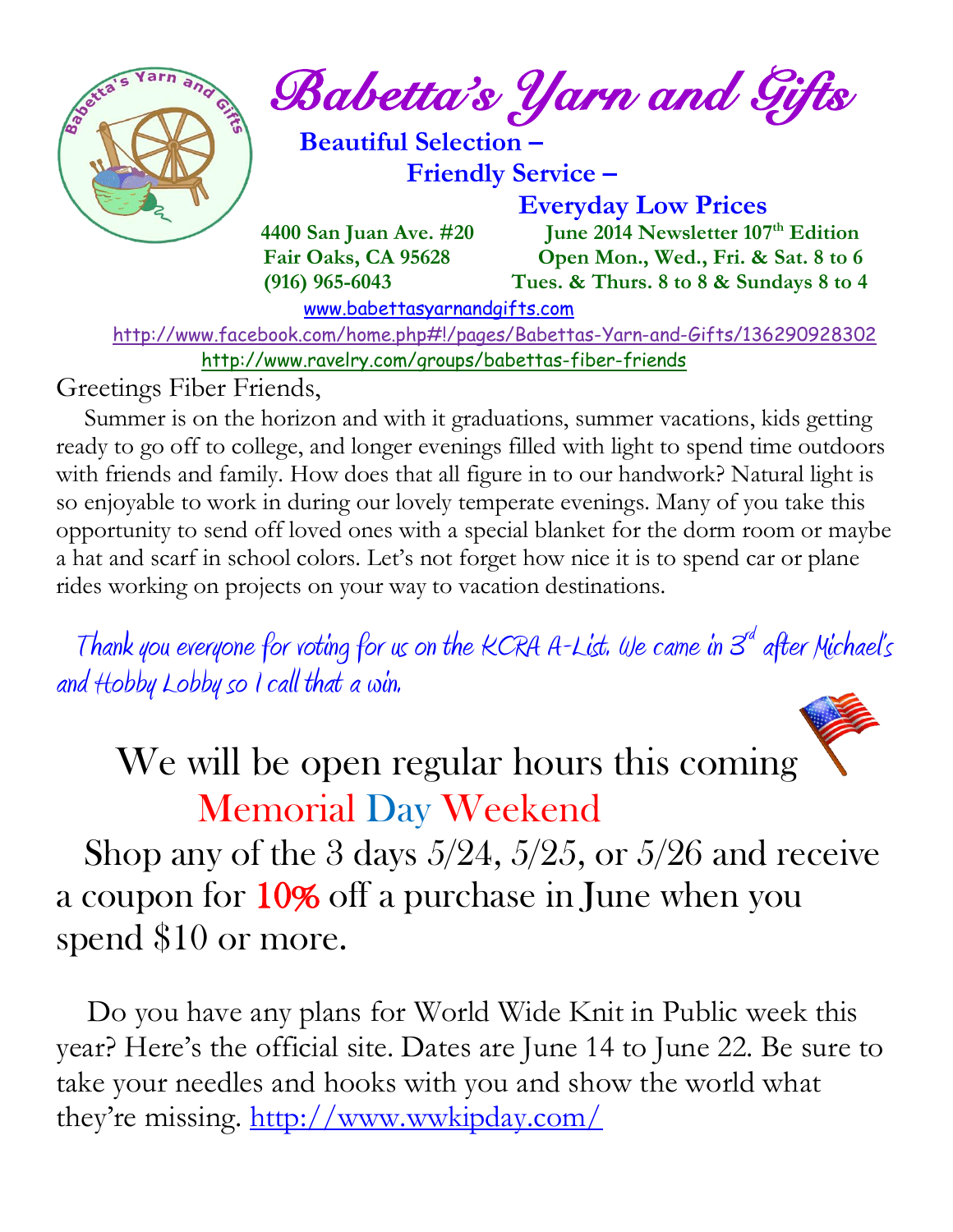### **What's new…**

Expanding our needle 7 hook selection with more sizes of **Knitter's Pride** Karbonz, **Knitter's Pride** Wave crochet hooks, and **Skacel** Rockets From **Universal** yarn Bamboo Bloom in solids & paints, Cotton Supreme Batik & Seaspray, Bamboo Pop, Flax and little Bird Colors Jilly and Jilly Lace from the ladies at **Dream in Color** 6 colors of Scrumptious Lace from **Fyberspates** Cotton Glace and hand Knit Cotton from **Rowan** along with patterns for both Kakadu and Uluru from the **Queensland Collection** 6 new colors of Liberty Wool Prints from **Classic Elite** and new pattern collection

"A Day at the Beach"

## **Coming soon…**

 I've been very busy this month seeing all our wonderful yarn reps and ordering for the fall. It's so exciting and I can hardly wait for the new fibers and patterns to start arriving. I'll be sure to keep you posted.

## **Workshops in June**

## **Fixing mistakes with Gustine**

**June 10 from 6:30 to 8pm Pre-registration \$15 One of the biggest frustrations in knitting is making a mistake and not knowing how to fix it. For this workshop you will be bringing some knitted swatches still on the needles to learn how to correct mistakes. Instructions for homework given at sign-up**



### **Double Knit Polka Dot Cowl with Gustine**

Are you fascinated by double knitting? Learn this fun color work technique in a stylish cowl. Dates: June 17 & 24 6:30 pm to 8pm Registration \$35 and receive 10% off materials Only 6 spots available so sign-up early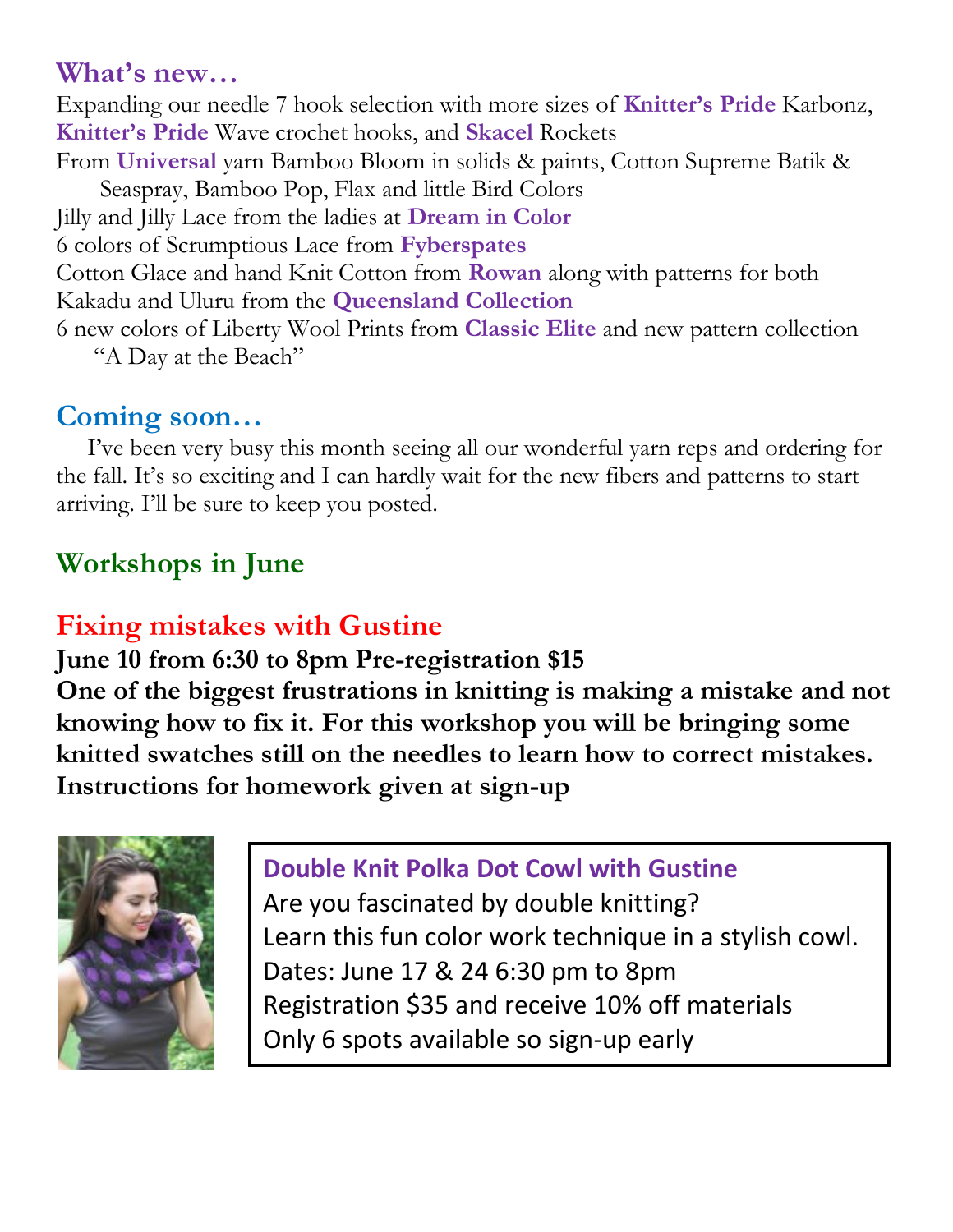# **Classes for June at Babetta's**

 *In our project classes you can learn to knit anything from scarves to socks to felted purses to lace shawls to hats to sweaters. Pick your project and join in the fun. Our knitters inspire each other to try new things by sharing ideas and showing off their latest creation. Sign up for one of our classes and you will receive a coupon for 10% off.*

 **Pre-registration is required as class sizes are limited. Please choose your dates carefully. Because of scheduling conflicts and complications, make-up classes will only be allowed under special circumstances and individual consideration.**

#### **Tuesdays June 10, 17 & 24**

Knitting Project 10am – 11:30am fee \$50 Knitting Project 6pm – 7:30pm fee \$50

#### **Wednesdays June 11, 18 & 25**

Knitting Project 1pm – 2:30pm fee \$50 Knitting Project 3:30pm- 5pm fee \$50

**Thursday June 12, 19 & 26** Knitting Project 6pm – 7:30pm fee \$50 Knitting Project 10am – 11:30am fee \$50 **Saturdays June 14, 21 & 28** Knitting Project 4pm – 5:30pm fee \$50.

 **Private Lessons**  Knitting or Crochet \$20 an hour Group Knitting or Crochet Private lessons \$15 an hour per person. Spinning or weaving \$25 an hour Group rates are \$20 an hour per person. 50% deposit required when scheduling. Cancellations with less than 24 hour notice will forfeit deposit with exceptions for emergencies. Other cancellations can be transferred to rescheduled lessons or store credit.

### **Charity Knitting Group**

 How would you like to do some charity knitting/crocheting with a lovely group of people? **"The Purls of Fair Oaks"** meets the second Thursday of every month from 10am to noon here at **Babetta's.** This wonderful group of knitters makes newborn hats for local hospitals as well as other local charity groups. If you'd like to come join the group there's always room for more. This month's date is June 12. If you'd like to drop off any knitted or crocheted donation items you can do that at any time and I will pass them on.



Babetta's is partnering with **Alice's Embrace** Here's the link for more info <http://www.alicesembrace.com/>

## **Alice's Embrace Charity Contest**

 All of the partnering yarns shops are looking for knitters and crocheters to make items for us. The shop that has the most donated items dropped off by June 30, 2014 will put all the participant's names in a drawing for a \$50 Gift Certificate for that shop. So knit, knit, knit or crochet, crochet, crochet and get your name in the drawing one, two or maybe even three times!!